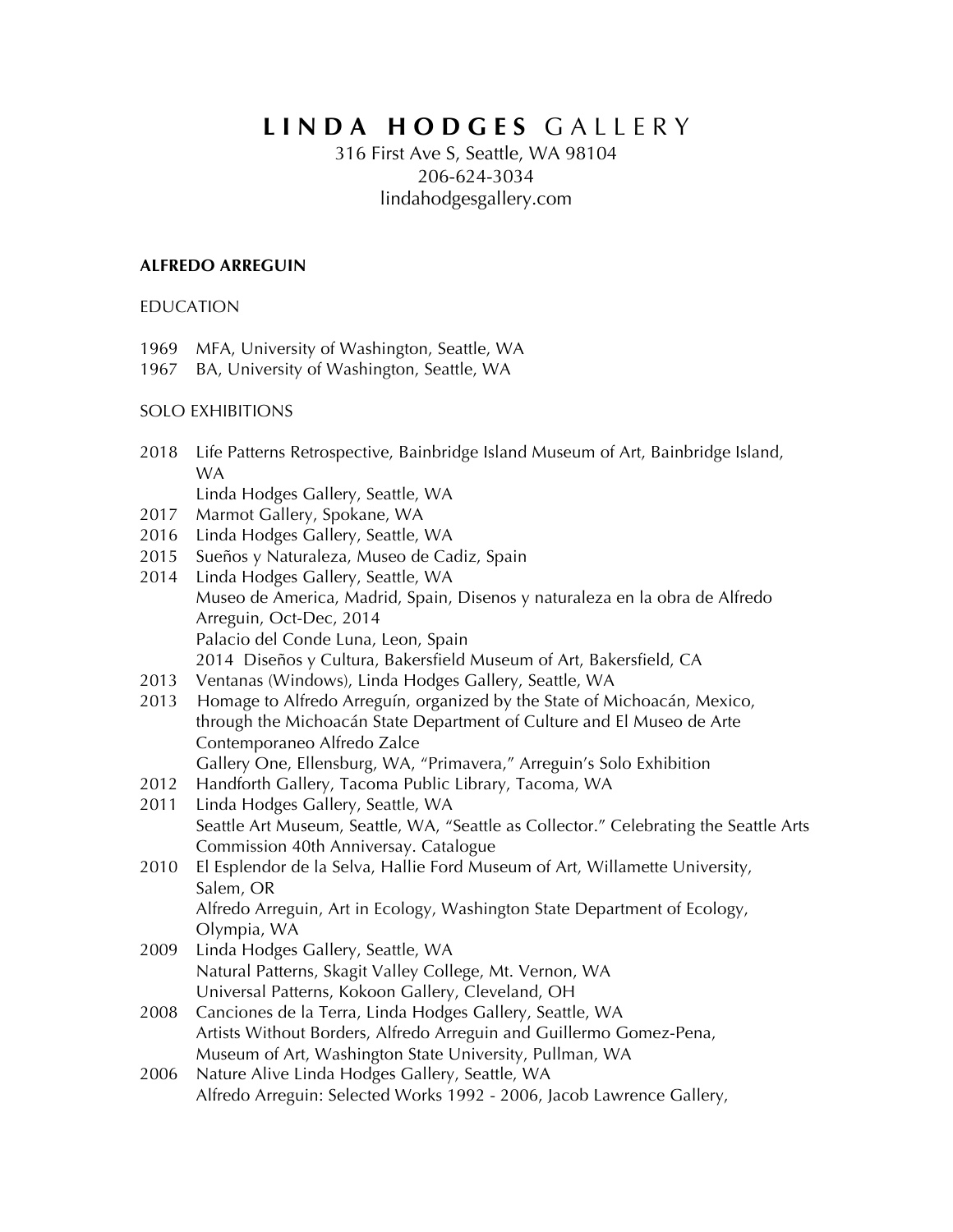University of Washington, Seattle, WA

- 2005 Linda Hodges Gallery, Seattle, WA Kittredge Gallery, University of Puget Sound, Tacoma, WA
- 2003 Frida, Flora and Fauna, Linda Hodges Gallery, Seattle, WA
- 2002 Patterns of Dreams and Nature, Bellevue Art Museum, Bellevue, WA; Mexican Heritage Plaza, San Jose, CA; Museum of Northwest Art, La Conner, WA; Northwest Museum of Arts & Culture, Spokane, WA; Holter Museum of Art, Helena, Montana
- 2001 Linda Hodges Gallery, Seattle, WA Northwest Views, Selections from the Safeco Collection, Frye Museum, Seattle, WA
- 1999 Poncho 1999 Gala, Celebrate the Century, Bank of America Gallery, Seattle, WA Jaguar Eye, Tule Gallery, Seattle, WA One Window-Two Views, Larson Gallery, Yakima, WA
- 1998 Alfredo y Amigos A Twenty Year Retrospective, El Centro de la Raza, Seattle, WA La Caza Azul, Paintings with Images of F. Kahlo and D. Rivera, Tule Gallery, Seattle, WA
- 1997 In Praise of Pattern, Art Gallery at Pacific Lutheran University, Tacoma, WA
- 1996 Viva La Naturaleza, National Academy of Sciences, Washington, D.C. Viva la Vida, National Exhibition Tour, Sunrise Museum, Charleston, WV
- 1995 Kansas State University, Manhattan, KS University of Kansas, Lawrence, KS
- 1994 Viva La Vida, Eastern Washington University, Cheney Washington; Spokane Falls College, Spokane, WA; Clark College, Vancouver, WA
- 1993 Viva La Vida, North Dakota Museum of Art, Grand Forks, ND
- 1992 Viva La Vida, Tacoma Art Museum, Tacoma, WA
- 1991 Designs of Magic, Foster/White Gallery, Seattle, WA; Fresno Metropolitan Museum, Fresno, CA
- 1990 Designs of Magic, Mexican Fine Arts Center Museum, Chicago, IL
- 1989 20-Year Retrospective, El Museo Regional Michoacano, Morelia, Mich., Mexico Dimensions of Color, Centennial Exhibition, North Central Washington Museum, Wenatchee, WA
- 1988 Alfredo Arreguin, Whatcom Museum of History and Art, Bellingham, WA
- 1987 Foster/White Gallery, Seattle, WA
- 1986 Paige Gallery, Dallas, TX
- 1985 Fine Arts Center of Tempe, Tempe, AZ
- 1984 Viking Union Gallery, Western Washington University, Bellingham, WA Foster/White Gallery, Seattle, WA
- 1983 The Mexican Museum, San Francisco, CA Diane Gilson Gallery, Seattle, WA
- 1982 John James Audubon/Alfredo Arreguin, The Boise Museum of Art, Boise, ID
- 1981 Ten Year Retrospective, Bellevue Art Museum, Bellevue, WA
- 1979 National Council de la Raza, Washington D.C.
- 1978 MOCHA (Museum of Contemporary Hispanic Art), New York, NY
- 1977 The Mexican Museum, San Francisco, CA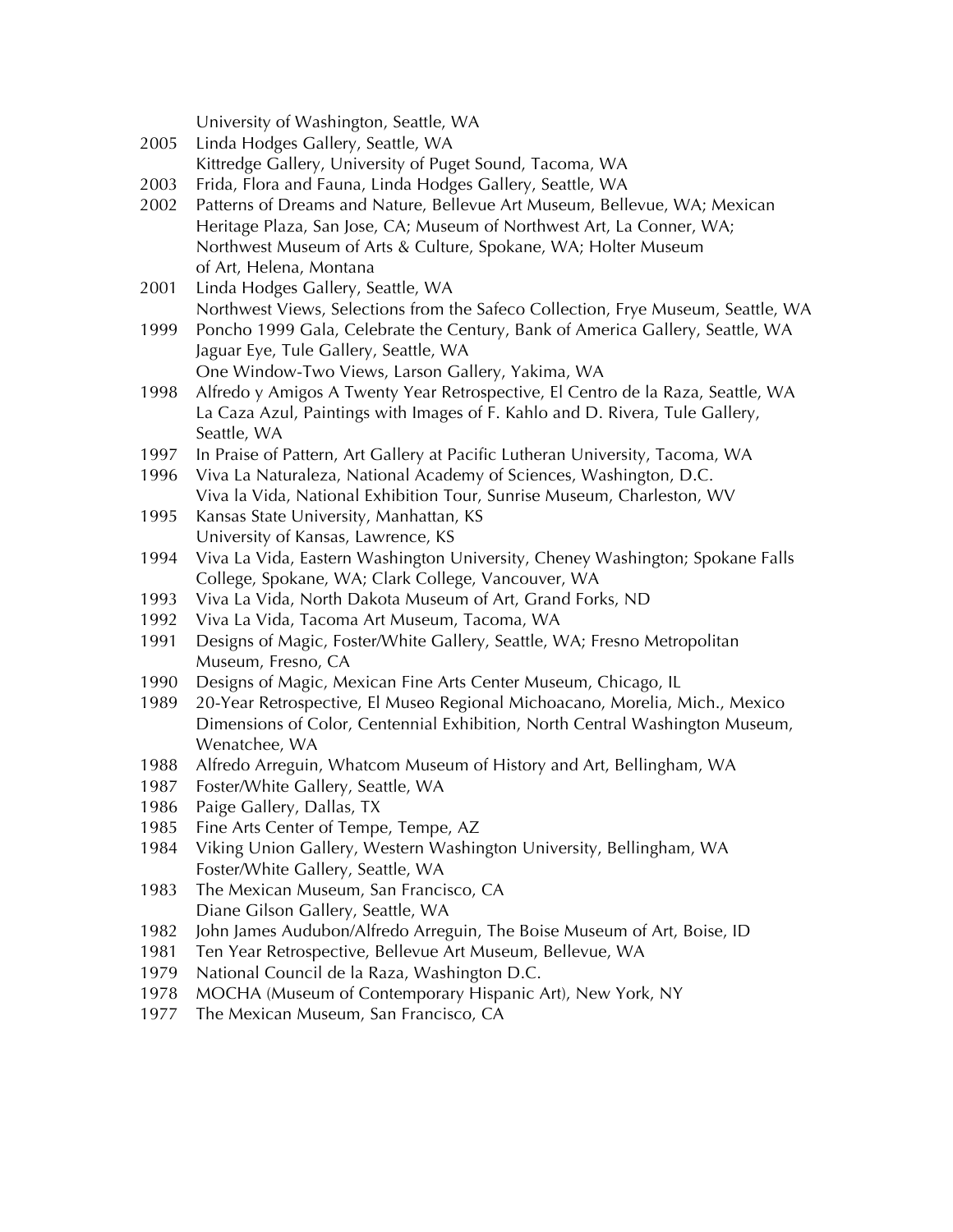#### SELECTED GROUP EXHIBITIONS

- 2020 Emilio, Zapata Despues de Zapata El Museo Del Palacio de Bellas Artes, Nov. 27, 2019 – Feb. 16, 2020, Mexico City, Mexico
- 2019 Day of the Dead, National Mexican Art Musem, Chicago, IL
- 2018 "In the Shadow of the Master, The Art of Alfredo Arreguin and Doug Johnson," Tacoma Community Colalge Art Gallery, Tacoma, WA
- 2017 Aztlan, Chicana/o Art and Its Mexican Roots, Whatcom Museum of Art, Bellingham, WA "Aqui Estamos: The Heart of Arte," National Hispanic Cultural Center Over the Rainbow, Arreguins' Work, Schack Art Center, Everett, WA
	- "In the Shadow of the Master: The Art of Alfredo Arreguin and Doug Johnson," Yakima Valley Museum, Yakima, WA
- 2016 Beyond Aztlan, Museum of NW Art, La Conner, Washington
- 2015 Imagining Deep Time, National Academy of Sciences, Washington DC Miichoacan Artists, Centro Cultural Clavijero, Morelia, Michoacan, Mexico Painting the Divine, Images of Mary in the New World, New Mexico History Museum, Santa Fe, NM
- 2014 A Contemporary Bestiary, Hallie Ford Museum of Art, Salem Oregon
- 2013 A Wink and a Nod, Mesa Contemporary Art Museum, Mesa, Arizona
- 2011 Seattle As Collector, Seattle Office of Arts and Cultural Affairs Turns 40, Seattle Art Museum, Seattle, WA
- 2010 Summer Selections, Linda Hodges Gallery, Seattle, WA
- 2009 Treasures from the Mexican Museum: A Spirited Legacy, Palo Alto Art Center, Palo Alto, CA
- 2007-08 "Memory Portraits," National Portrait Gallery, Smithsonian Institution, Washington, D.C.
- 2006 "Trees: An Interpretation," Linda Hodges Gallery, Seattle, WA Seattle Galleries at RSG, Seattle Art Museum, Rental Sales Gallery, Seattle, WA Retrospective Part I, 1986 -1996, The Port Angeles Fine Arts Center, Port Angeles, WA
- 2004 "Decorare," Port Angeles Fine Arts Center, Port Angeles, WA
- 2000 La Luz: Contemporary Latino Art in the United States, National Hispanic Cultural Center, Albuquerque, New Mexico Inaugural Group Exhibition, Linda Hodges Gallery, Seattle, WA Arte Latino: Treasures from the Smithsonian American Art Museum, Smithsonian Institution, Washington, D.C.; El Paso Museum of Art, El Paso, TX; Orlando Museum of Art, Orlando, FL; Palm Springs Desert Museum, Palm Springs, CA; Museum of Fine Arts, Santa Fe, NM; Oakland Museum of California, Oakland, CA Bumberbiennale: Painting 2000, Curated by Matthew Kangas, Bumbershoot, Seattle, WA
- 1999 Bygone Modern, Paintings from the last quarter of the 20th Century, Selected from The City of Seattle Collection, Washington State Convention & Trade Center, Seattle, WA
- 1998-97 La Guadalupana: Icons in Art, Tacoma Art Museum, Tacoma, WA
- 1997 West Coast Painting & Sculpture 1997, Curated by Burton Tysinger Oceanside Museum of Art, Oceanside, CAˆ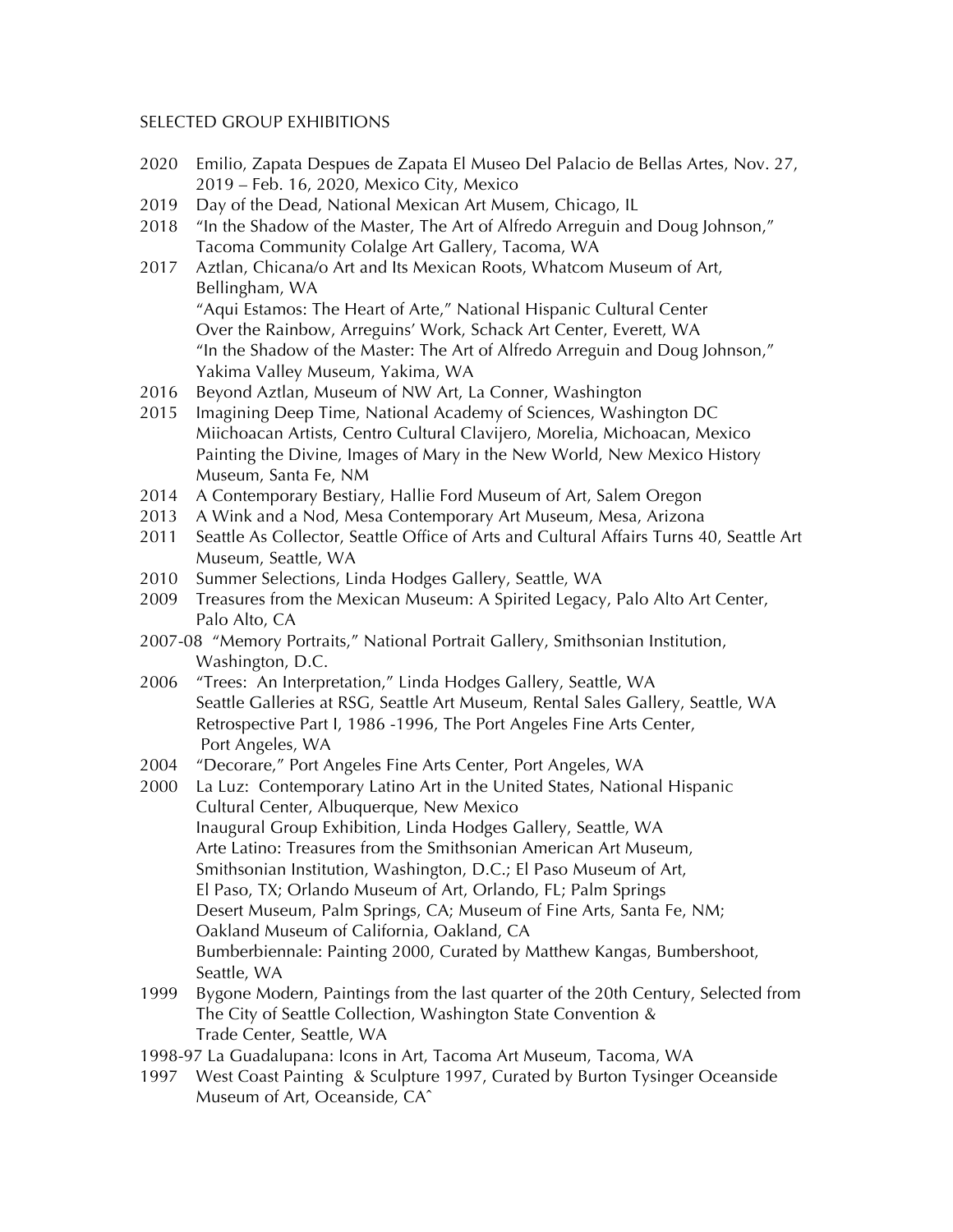Art Patterns, Curated by Kathryn Davidson, Austin Museum of Art, Austin, TX

- 1997 REENCOUNTERS Expressions of Latino Identity in the Northwest of USA, Wichita Art Museum, Wichita, KS; Bridge Center for Contemporary Art, El Paso, TX
- 1996 Portsmouth Museum of Art, Portsmouth, VA
- 1995 Eastern Washington University, Cheney, WA University of Wisconsin, Green Bay, WA
- 1995 Western Montana College, Dillon, Montana
- 1994 Steens Land Art Museum, Northfield, Minnesota
- 1993 Museo De Arte Contemporaneo, Santiago, Chile
- 1993 Pinacoteca de la Universidad de Concepcion, Concepcion, Chile Denver Art Museum's 100th Birthday, Denver, CO
- 1992 The Meeting of the Black Madonnas Ethnographic Museum, Warsaw, Poland; Galeria Zacheta, Warsaw, Poland; Trinity Church, Warsaw, Poland
- 1990 Chicano Art, Resistance and Affirmation, The First Comprehensive National Exhibition on the History for Chicano Art, Wight Art Gallery, UCLA, Los Angeles, CA; Denver Art Museum, Denver, CO; Albuquerque Museum of Art, Albuquerque, New Mexico; San Francisco Museum of Modern Art, San Francisco, CA; Fresno Art Museum, Fresno, CA; Tucson Museum of Art, Tucson, AZ; National Museum of American Art, The Smithsonian, Washington, D.C.; The Bronx Museum of Art, New York City, New York; San Antonio Museum of Art, San Antonio, TX
- 1989 Seattle Artists at Tashkent, The Soviet Union Exprsiones Hispanas, National Hispanic Art Exhibit and Tour: Triton Museum of Art, Santa Clara, CA Millicent Rogers Museum of Art, Taos, NM Center for the Fine Arts, Miami, FL
- 1988 Mexican Cultural Institute, San Antonio, TX Southwest Museum of Art, Los Angeles, CA
- 1987 Painting/Sculpture 87, Tacoma Art Museum, Tacoma, WA
- 1986 Mexican-American Expressions, Intar Gallery, New York, NY Lo del Corazon, The Mexican Museum, San Francisco, CA Charles Allis Art Museum, Milwaukee, WI Fisher Gallery, University of Southern California, Los Angeles, CA San Jose Museum of Art, San Jose, CA Chicano Expressions, The Mexican Museum, San Francisco, CA Otis Art Institute of Parsons School of Design Exhibition Center, Los Angeles, CA Alegria, Chicano/Latino Exhibition, curated by Arreguin, Anne Hauberg Gallery, Seattle, WA
- 1984 Two Sources, One Culture, University of Alaska, Fairbanks, Alaska Exotic Paintings, Henry Art Gallery, University of Washington, Seattle, WA Gallery Artists, Gallery 1330, McLean, VA MIRA! Hispanic Art Tour: El Museo del Barrio, New York, NY; San Antonio Museum of Art, San Antonio, TX; Plaza de la Raza, Los Angeles, CA Chicano/Latino Art And Culture of the Pacific Northwest, Museum of History And Industry, Seattle, WA
- 1983 Contemporary Seattle Art of the 80's, Bellevue Art Museum, Bellevue, WA
- 1983 Gallery Artists, Hartcourts Gallery, San Francisco, CA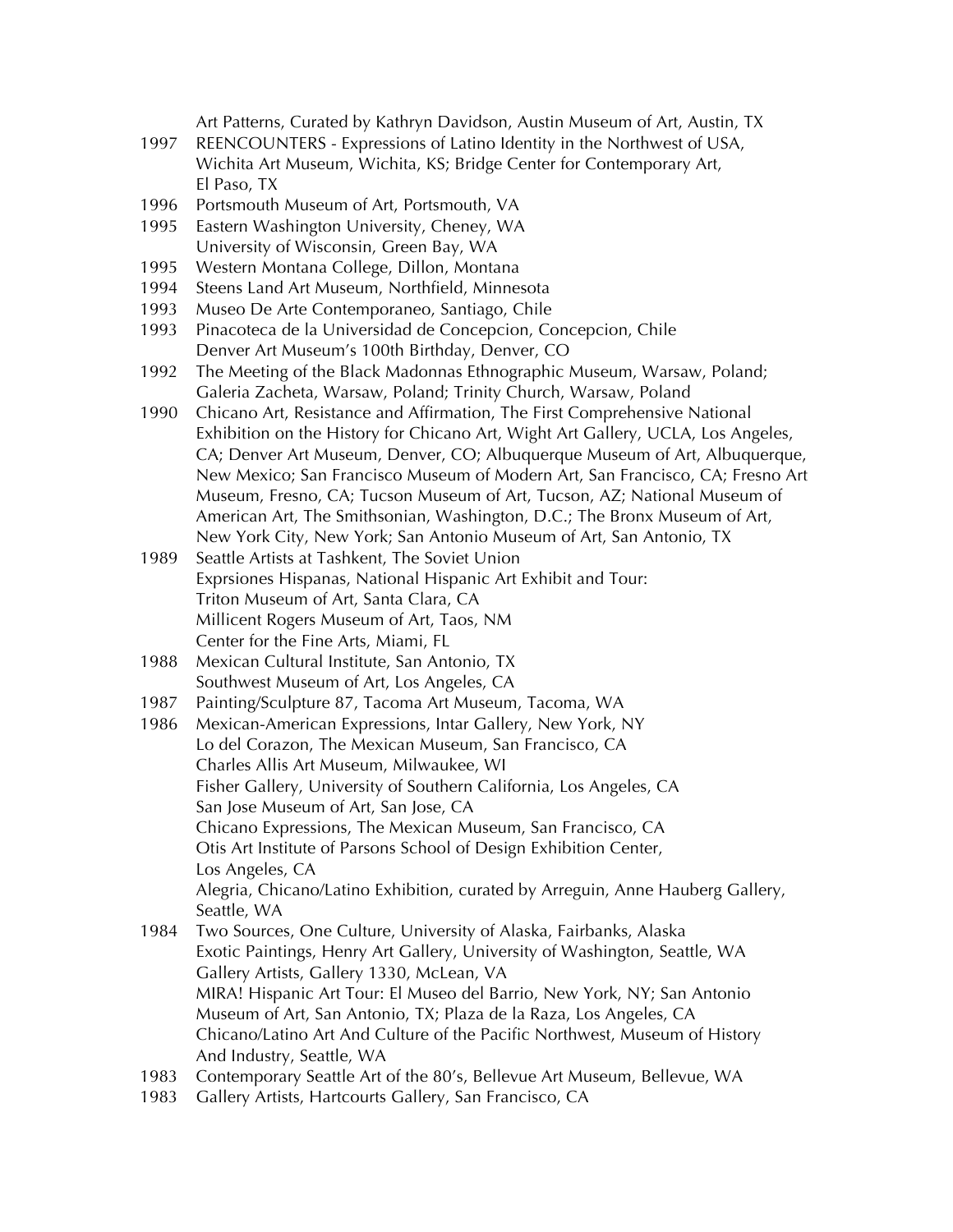- 1981 Colorful Romances: A Spectrum, Henry Art Gallery, Seattle, WA Governor's Invitational, State Capital Museum, Olympia, WA
- 1980 Art for Collectors, Federal Reserve Board Gallery, Washington D.C. Line, Arlington Art Center Museum, Arlington, VA
- 1979 11th International Festival of Painting, Musee D'Art Moderne, Paris, France Regalos II, The Mexican Museum, San Francisco, CA
- 1978 Frida Kahlo, Galeria de la Raza, San Francisco, CA
- 1976 Drawing 76, Bellevue Art Museum, Bellevue, WA
- 1972 Northwest Annual, Seattle Art Museum, Seattle, WA

#### AWARDS AND PRIZES

- 2013 Award Generalisimo Morelos," Siervo de la Nacion," Chicago, IL. Hispanic Award, "Premio Esmeralda," Seattle, WA
- 2012 Timeless Award, College of Arts & Sciences, University of Washington, Seattle, WA
- 2008 Poncho IFA Artistic Merit Award, Seattle, WA Lifetime Achievement Award in the Arts, University of California, Riverside, Riverside, CA
- 1997 "The OHTLI Award", the highest award given by the Mexican Government to recognize the altruistic activity of Mexicans and Mexican-Americans who have worked consistently for the benefit of their communities throughout the United States
- 1989 Special Humanitarian Award Recipient given by the Washington State Legislature Centennial Commission and the Cultural Organization, Americas, Olympia, WA
- 1986 Artist's Society First International Achievement Awards, Second Place, San Francisco, CA

State of Washington Governor's Arts Award, Olympia, WA

- 1985 National Endowment for the Arts Visual Artists Fellowship Grant
- 1980 National Endowment for the Arts Visual Artists Fellowship Grant

### **HONORS**

- 2017 The Keys to the City of Morelia, Michoacan, Mexico, where Arreguin was born University of Washington College of Arts and Sciences 150th Anniversary; Timeless Award
- 1999 Arreguin honored by The Washington State Legislature for his community service and for his contribution to the Arts and Culture in Washington state.
- 1997 El Centro de la Raza Commission to create the image for a poster to commemorate the 25th Anniversary
- 1994 The National Museum of American Art, The Smithsonian, Acquired the triptych, Sueno (Dream: Eve Before Adam) as one of its seven most important
- 1993 Wing Luke Museum, Certificate of Appreciation, "Artist and Philanthropist" in recognition of the generous support of the museum.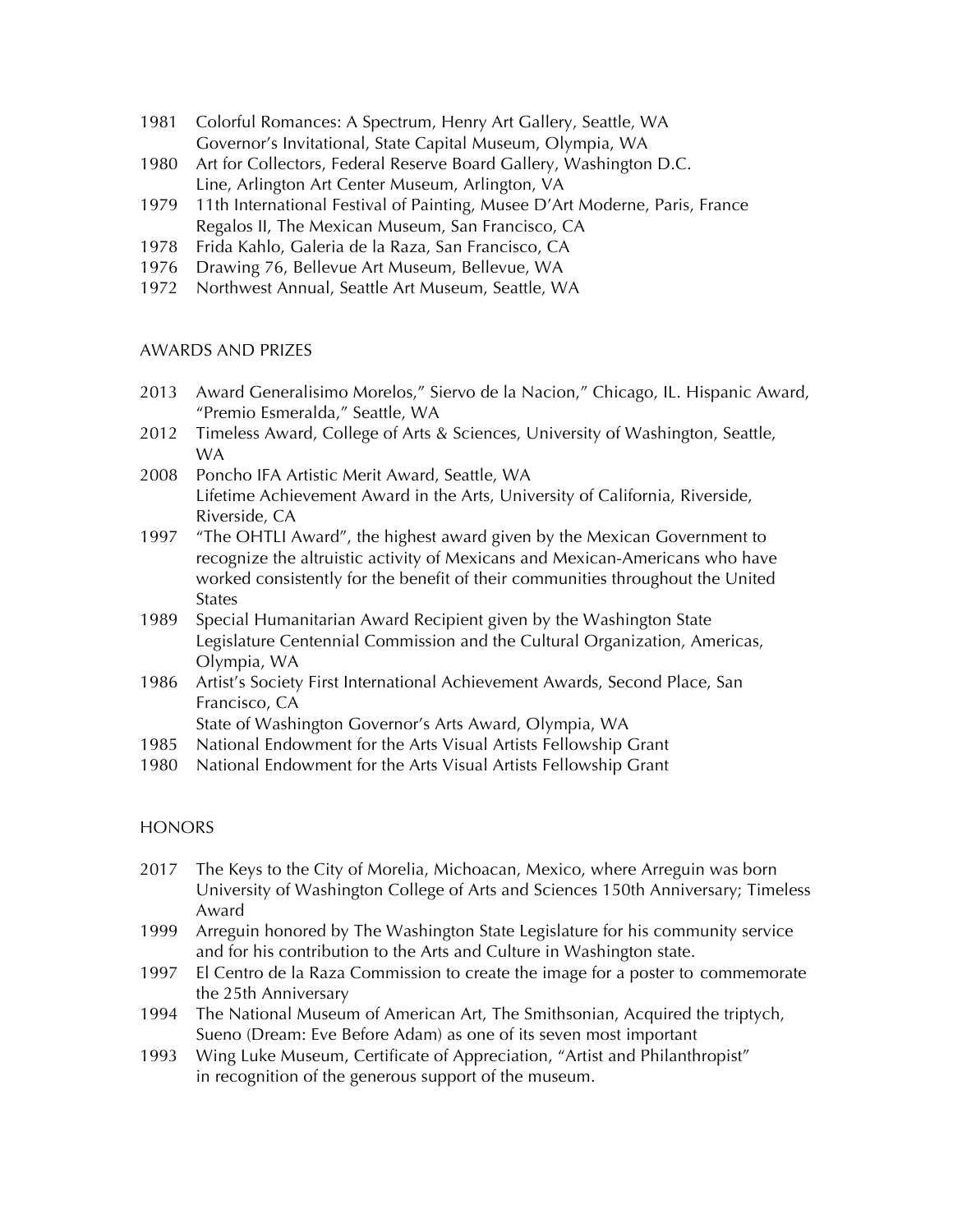The Washington State Hispanic Bar Association, Community Award, in recognition of the cultural contribution to the Hispanic People.

- 1989-88 Winner of the commission to design a poster to celebrate the 100th Anniversary of the State of Washington, Awarded by the Washington State Centennial Commission.
- 1985 Donated a design for a UNICEF greeting card, which sale benefited the children of the world. United Nations, New York, NY

#### SELECTED BIBLIOGRAPHY

Alcubilla, Jose Luis, Alfredo Arreguin, Homenaje al Maestro, Latino Cultural, July - September, 2008, pp 5 - 11, Illustrated.

Arreguin, Enrique V., ed. Alfredo Arreguin: El Universo Vegetal, Animal y Humano de un Pintor Moreliano, Morelia, Mich., Mexico: Universidad Michoacana de San Nicolas de Hidalgo, Biblioteca Nicolaita de Pintores Michoacanos, 1989. 214p. 15 color plates of artist works on final pages

Crane, Julianne. Jungle Love, Arts Etc. Spokesman Review, Nov. 11, 2003 pp D3.

Goldman, Shifra M. and Tomas Ybarra-Frausto. Arte Chicano: A Comprehensive Annotated Bibliography of Chicano Art, 1965-1981, Berkeley: Chicano Studies Library

Publications Unit, University of California, Berkeley, 1985 (p.13, p. 16, p. 345)

Griswold del Castillo, Richard, Teresa McKenna and Yvonne Yarbro-Bejarano, Eds.

Chicano Art: Resistance and Affirmation, 1965-1985. Los Angeles: Wight Art Gallery,

1991, Published in conjunction with the exhibition organized by the UCLA Wight Art

Gallery and the CARA National Advisory committee. (Plate 36, p. 243-cat13, p. 246-cat16, p. 345)

Hackett, Regina, Arreguin's Silky Works Cast a Glow at Linda Hodges, Seattle P.I., What's Happening, Visual Arts, November 10, 2006, Pg. 30

Herald staff, A Celebration of All Things Avian, Weekly Herald, August 1, 2012 Kangas, Mathew, Alfredo Arreguin "Canciones de la Terra," Art Ltd, July 2008, p. 21 (illustrated)

Koplos, Janet, Report From Seattle: Plugged In and Caffeinated, Art in America, September 2005, No.8, (pp. 62-71).

McWilliams, Carey. North From Mexico: The Spanish-Speaking People of the United States. New York: Praeger Publishers, 1948, (1990 edition updated by Matt S. Meier). (p. 16, p. 301)

Meier, Matt S. Mexican American Biographies: A Historical Dictionary 1836-1987. New York: Greenwood Press, 1988.

Unterburger, Amy L., Jane L. Delgado, and Terrance W. Peck, Eds. Who's Who Among Hispanic Americans 1991-92 Detroit: Gale (p.26)

Smithsonian Institution. Latino Resources at the Smithsonian, Washington D.C., 1995 (Cover design, p. 20)

Meier, Matt S. with Conchita Franco, Serri and Richard A. Garcia Ed. Notable Latino Americans. Greenwood Press, Westport, Connecticut, London, 1997 (pp. 11-14)

Wagonfeld, Judy. A Message Lurks Behind Arreguin's Magical Delights, Seattle P.I., What's Happening - Visual Arts, July 22-28, 2005, Pg. 26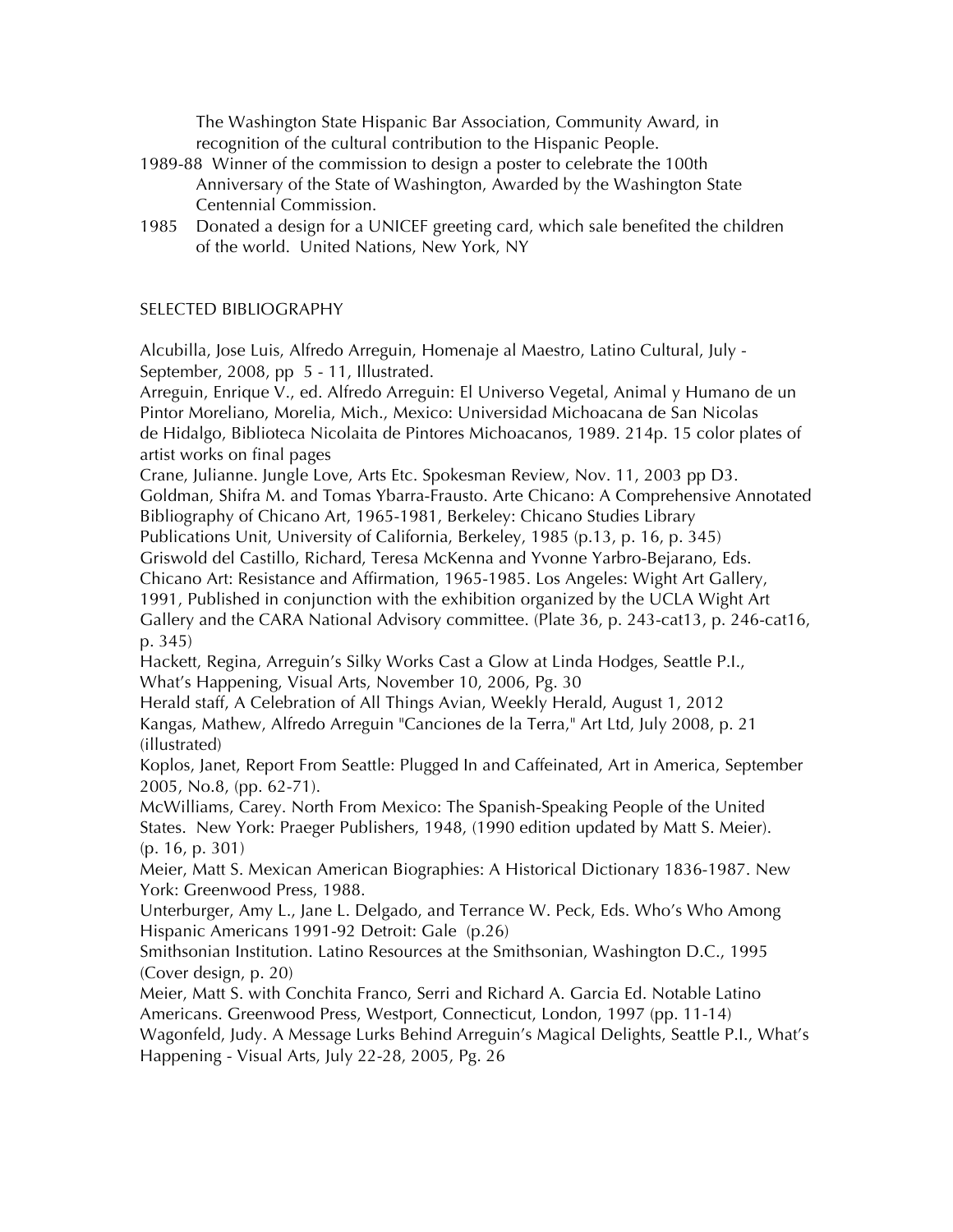#### SELECTED COLLECTIONS

Aid Association for Lutherans, Appleton, WI Arent, Fox, Kintner, Plotkin & Kahn, Washington D.C. Boeing Headquarters Offices, Chicago, IL Calypso Medical, Seattle, WA Centro Cultural De La Raza, San Diego, CA Children's Orthopedic Hospital, Seattle, WA Crailin & Company, New York, NY EL Museo Michoacano, Morelia, Michoacan, Mexico Evergreen State College, Olympia, WA Guadalupe Cultural Art Center, Denver, CO Good Samaritan Hospital, Seattle, WA Harborview Medical Center, Seattle, WA Hilton Flamingo Hotel, Reno, Nevada King County Arts Commission, Seattle, WA M&M Martin Turchin, Latin American Art collector Mexican Fine Arts Center Museum, Chicago, IL Mi Raza Arts Consortium (Mira), Chicago, IL Microsoft Corporation, Redmond, WA Mary and Jon Shirley NW Art Collection, Medina, WA Morris Art Museum, Morristown, NJ National Academy of Sciences, Washington D.C. National Hispanic Cultural Center, Albuquerque, NM National Museum of Mexican Art, Chicago, IL National Museum of American Art, The Smithsonian, Washington D.C. North Olympic Library, Port Angeles, WA Pacific NW Bell, Seattle, WA Pay & Save Corporation, Seattle, WA Portland Art Museum, Portland, OR Providence Hospital, Portland, OR Rainier National Bank, Seattle, WA Raymond James Financial Center, St. Petersburg, FL Safeco Corporation, Seattle, WA San Antonio Museum of Art, San Antonio, TX San Diego Museum of Art, San Diego, CA Sea-Mar Community Health Centers, Seattle, WA Seattle Arts Commission, Seattle, WA Seattle Cancer Care Alliance, Seattle, WA Seattle University, Seattle, WA Smithsonian National Portrait Gallery, Washington, D.C. The Denver Art Museum, Denver, CO The Mexican Museum, San Francisco, CA Tacoma Art Museum Permanent Collection (2 paintings) Tinsman & Houser Law Offices, San Antonio, TX Tucson Museum of Art, Tucson, AZ U.S. Department of State, American Embassy, Juarez, Mexico U.S. Department of State, Karachi, Pakistan